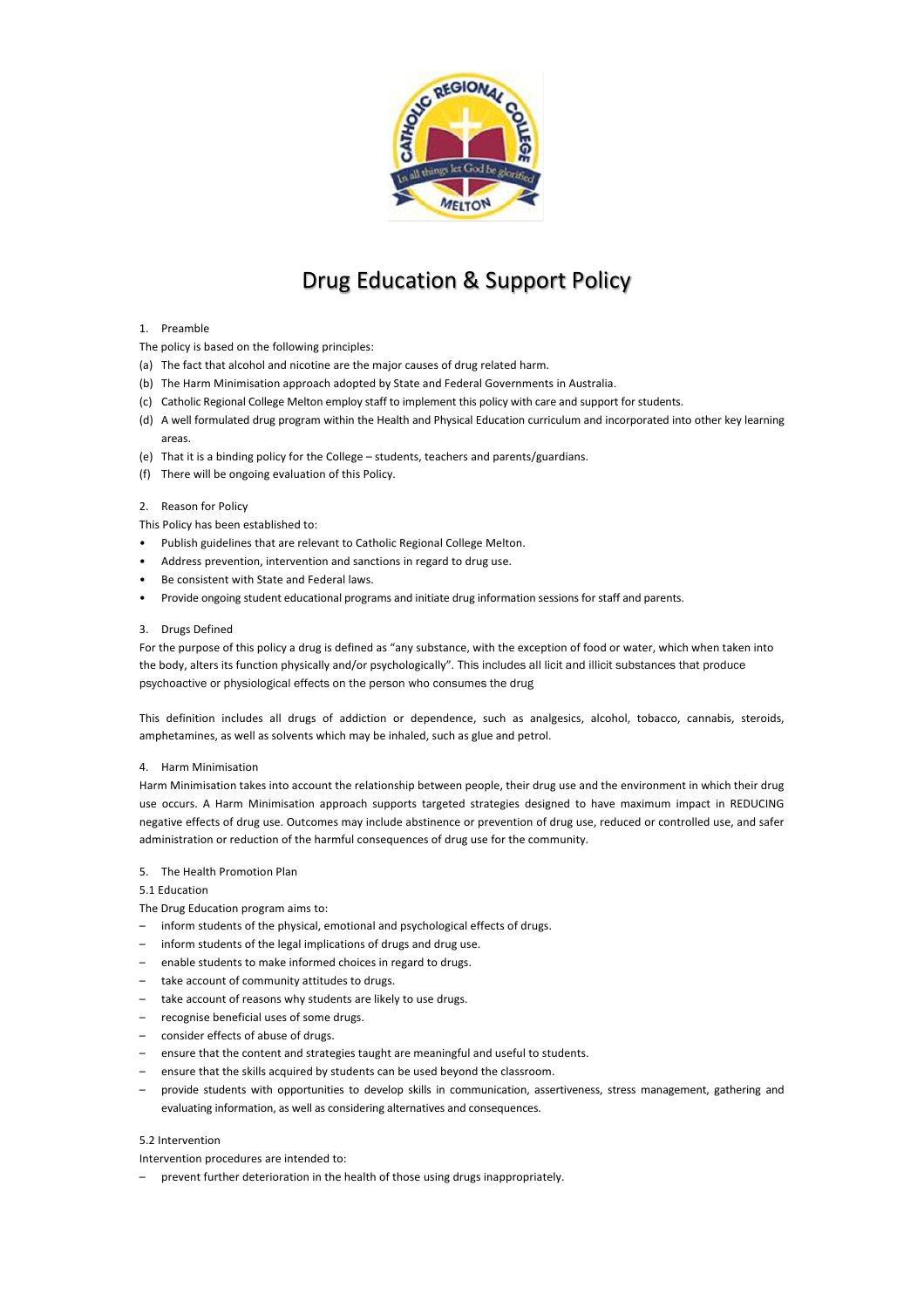- provide timely referral for those using drugs inappropriately.
- provide care for the individual students and protection for all involved.

Intervention strategies include:

- consultation with parents before intervention strategies are implemented.
- education of staff and parents to help them recognise signs of possible drug use.
- establishment of appropriate referral information and procedures.
- establishment of procedures for dealing with drug use at the College.

# 5.3 Prevention

The College's major objective is education. The curriculum in Health and Physical Education addresses many issues related to drug use.

- 1. Facts about drugs which give accurate information and focus on the benefits as well as the risks.
- 2. Personal drug use in which risk-taking is examined in a non-judgmental manner. This approach acknowledges that many young people will use drugs, including tobacco and alcohol at some stages in their lives. However, through appropriate drug use education strategies, they will make informed decisions about their drug use and be able to minimise any harmful effects associated with it.
- 3. Attitudes in which stereotypes and myths are challenged.
- 4. Harm Minimisation this form of education is about drug usage as well as opposition to drug usage.
- 5. The law and drugs an examination of the law, its rules, legal rights, and coping with conflict arising.
- 6. Giving and receiving help focusing on skills to help oneself and to help others.
- 7. Parent and Community Workshops designed to educate parents and other adults.

Appropriate, prescribed medication needs to be monitored with parental support. The College should be notified about any prescribed medication to be taken on College premises. All medication is required to be kept secure in the Administration building.

Clearly, all members of the College community – staff, students and parents – have a responsibility to discourage the use of drugs which are detrimental to the health and well being of individuals.

# 5.4 Intervention Strategies and Sanctions

5.4.1 Strategies

The intervention strategies are designed to address incidents of drug use in a way that is in the best interest of all parties, while also conforming to legal requirements.

Catholic Regional College Melton does not permit students, while on school premises, to:

- 1. smoke tobacco
- 2. consume alcoholic beverages
- 3. deliberately inhale solvents
- 4. possess drug-related equipment such as syringes (unless prescribed for medical reasons and with the knowledge of the College staff), bongs, pipes
- 5. possess or use drugs prohibited in accordance with the 1981 Act.

This includes all occasions when a student is travelling to and from school, or any school camp, excursion or other organised function.

Whatever individuals may think or feel, the law regarding the SALE or POSSESSION of illegal drugs is clear, and penalties are provided for the prosecution of offenders.

Where there are reasonable grounds for suspicion of drug use, the Principal or Deputy Principal, may, in the presence of the student and another teacher, search personal property in accordance with guidelines set down by the Department of Education in Victoria.

Any information provided or discovered will be treated confidentially until a careful investigation has been completed, at which time it may be deemed necessary to reveal such information.

- 1. In the case of student use, or possession of drugs on the College property, appropriate sanctions will be decided by the College Administration.
- 2. The College will establish a checklist of short-term actions to be taken by staff upon discovery of drug use, e.g. lines of communication amongst concerned people.
- 3. The College will maintain a Directory containing local doctors, clinics and agencies to which students with a drug problem can be referred. Access to emergency services will be included. All appropriate staff will have a copy of this directory.
- 4. Contact will be made with Melton Police Station where students are suspected of possessing, using, distributing or trafficking illicit drugs or drug implements, or are involved in the illegal use of licit substances or drugs.
- 5. In the event of a student appearing to be under the influence of a drug or drugs, medical advice will be sought. Parents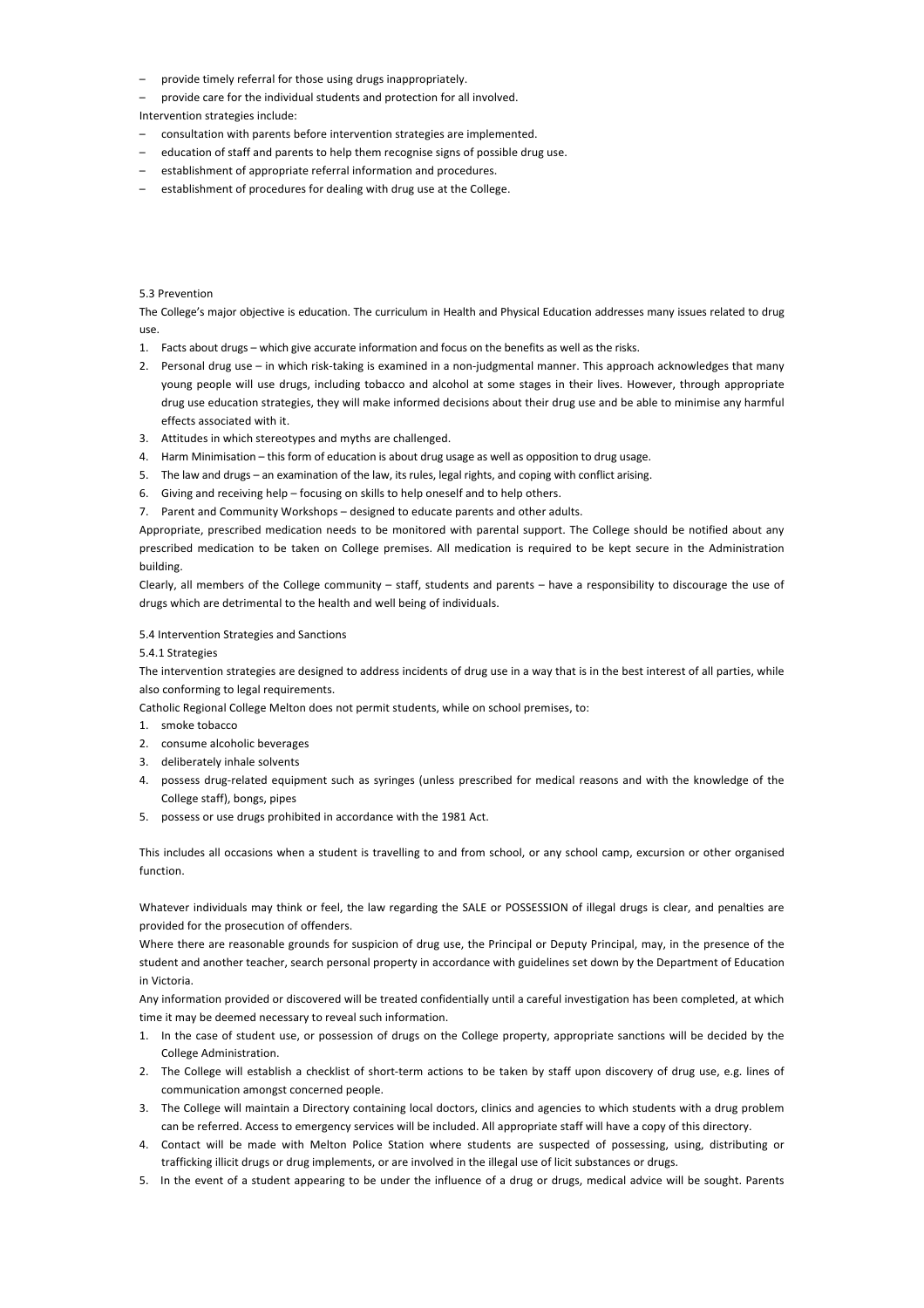will be notified; education and counselling will result.

6. As soon as it is possible, parents will always be informed of any referral to an outside agency and the College will seek permission to proceed with that referral.

# 5.4.2 Sanctions

Sanctions are the actions that will be taken when the policy has been infringed. Such sanctions are designed to consider the emotional health, physical health and welfare of all students at Catholic Regional College Melton as priorities.

## A Cigarettes (or use of Tobacco) and Vaping

Catholic Regional College Melton is a smoke-free College. Students found smoking, in possession of cigarettes or tobacco, supplying to other students, or in the company of other students who are smoking will be liable to a range of sanctions dependent on the circumstances and whether or not previous offences have been recorded. This also applies to any student found vaping

## A.1 First Incident

The student will be required to meet with the Year Level Co-ordinator to discuss the incident and to be reminded of College policy on this issue.

The student will be given information on smoking and quitting and asked to undertake an assignment on the issue during an inhouse suspension.

The parents will be informed of the action taken.

#### A.2 Second Incident

The student will be required to meet with the Year Level Co-ordinator who will refer the student to the College Counsellor and the Deputy Principal.

The student will be suspended for one day during which time he/she will do a substantial task related to smoking and quitting. The College Counsellor will have a follow up interview with the student and continue counselling if necessary.

The student will be required to enter into a formal contract with the College regarding the need to uphold the College rules on smoking.

The parents will be notified of all action taken and will be requested to attend an interview before the suspension takes place.

#### A.3 Subsequent Incidents

The student will be required to meet with the Deputy Principal and, depending on the circumstances, the time gap between incidents and the reason(s) for the continued violation of the College rules on smoking, consequences may include:

- interview with parents.
- referral to outside agency.
- further suspension from the College.
- at the discretion of the Principal, a negotiated transfer to another school may be an option for repeated serious offences.

#### B Alcohol

In our College, the use of alcohol by students away from the College at weekends is of concern. Unfortunately, under-age drinking, although illegal, appears to be an accepted part of the culture of some groups in this area. At the College, when a student is travelling to or from the College, or on any College camp, excursion or other organised function, no student is to be in possession of alcohol. A student found drinking or in possession of alcohol or under the influence of alcohol will be liable to a range of sanctions dependent on the circumstances, and whether or not previous offences have occurred.

From 1 November 2011 it is against the law in Victoria to serve alcohol in a private home to anyone under 18, unless their parent or guardian has given permission. Adults who break the law face fines over \$7,000 – the same amount a licensee would be fined for selling alcohol to someone who is underage.

# B.1 First offence

- The following sanctions will apply:
- informing and consulting parents.
- counselling strategies in harm minimisation.
- suspension for a period of 3–5 days when a student will be set work on this issue, and be asked to complete community work in this time.
- be sent home if it occurs on a College camp parents will be asked to come and collect the student at the camp.

#### B.2 Second offence

- informing and consulting parents.
- referral to an outside agency.
- negotiated transfer to another school.

## C.1 Illegal Drugs

The possession and/or supply of illegal drugs is an offence and is against the law. The College will view either offence as an